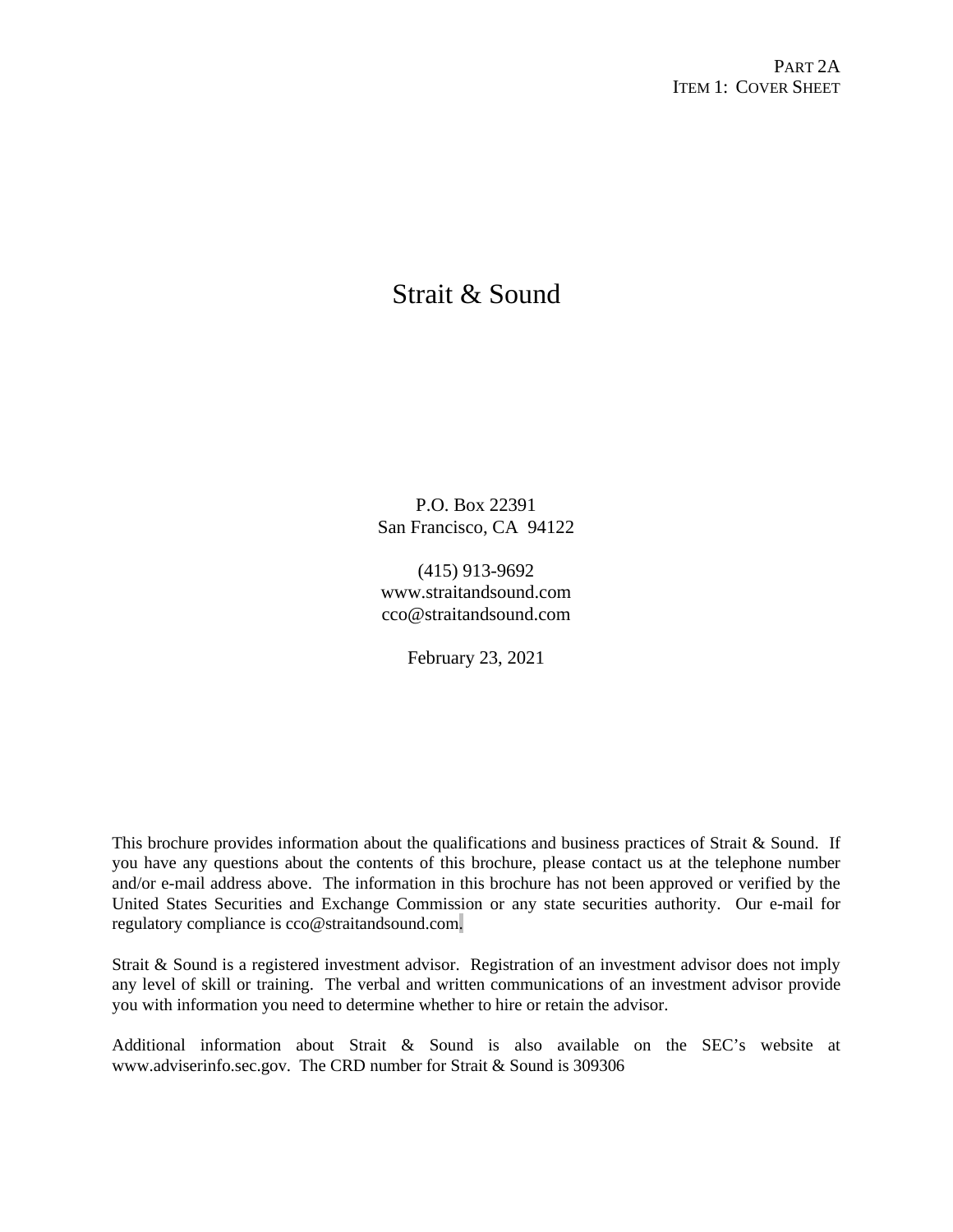# Strait & Sound

The initial submission of this Disclosure Brochure was dated May 9, 2020. Following is a summary of the material changes made to Part 2 since that submission.

**Throughout this document**: We added Cory Baer as a person who manages accounts on behalf of Strait & Sound.

**Item 1**: The new contact information for the firm is:

P.O. Box 22391 San Francisco, CA 94122 (415) 913-9692 www.straitandsound.com cco@straitandsound.com

The firm has also chosen to use Strait & Sound as its primary business name.

**Item 4**: *Who we are*: Updated to show Todd Sixt as a new owner. Mel Lee, Assistant to the CEO, was added as an additional owner through Hamilton Advisors LLC. Cory Baer, Chief Business Development Officer was added as an additional owner through Three Baer's Holding LLC.

*Investment Consulting Services*: This section was revised to provide more detail.

*Assets under management*: As of February 20, 2021, we manage assets of \$101.7 million on a discretionary basis.

**Item 5**: Fees for investment management are generally 0.5 - 1.5% per year of the assets under management, as disclosed in the following table:

| Assets between             | <b>Annual Fee</b> |
|----------------------------|-------------------|
| 300,000<br>$$0 - $$        | 1.50%             |
| $$300,000 - $600,000$      | 1.30%             |
| $$600,000 - $1,200,000$    | 1.10%             |
| $$1,200,000 - $2,400,000$  | 1.00%             |
| $$2,400,000 - $5,000,000$  | 0.90%             |
| $$5,000,000 - $10,000,000$ | 0.80%             |
| Assets over \$10,000,000   | negotiable        |

These fees are billed at the beginning of each quarter, based on the assets under management as of the last day of the previous calendar quarter. We may negotiate lower fees for friends, family and clients we, in our sole discretion, find to be beneficial to our business. Lower fees may also be negotiated with clients that allow a reduced scope and complexity of the services provided.

Clients who engaged the services of our investment adviser representatives while they were working at previous advisors will generally continue paying the fees they agreed upon at that advisor. When the fees

Please contact us at (415) 913-9692 or tsixt@straitandsound.com if you would like a copy of our updated Part 2. Additional information about us is also available on the SEC's website at www.adviserinfo.sec.gov.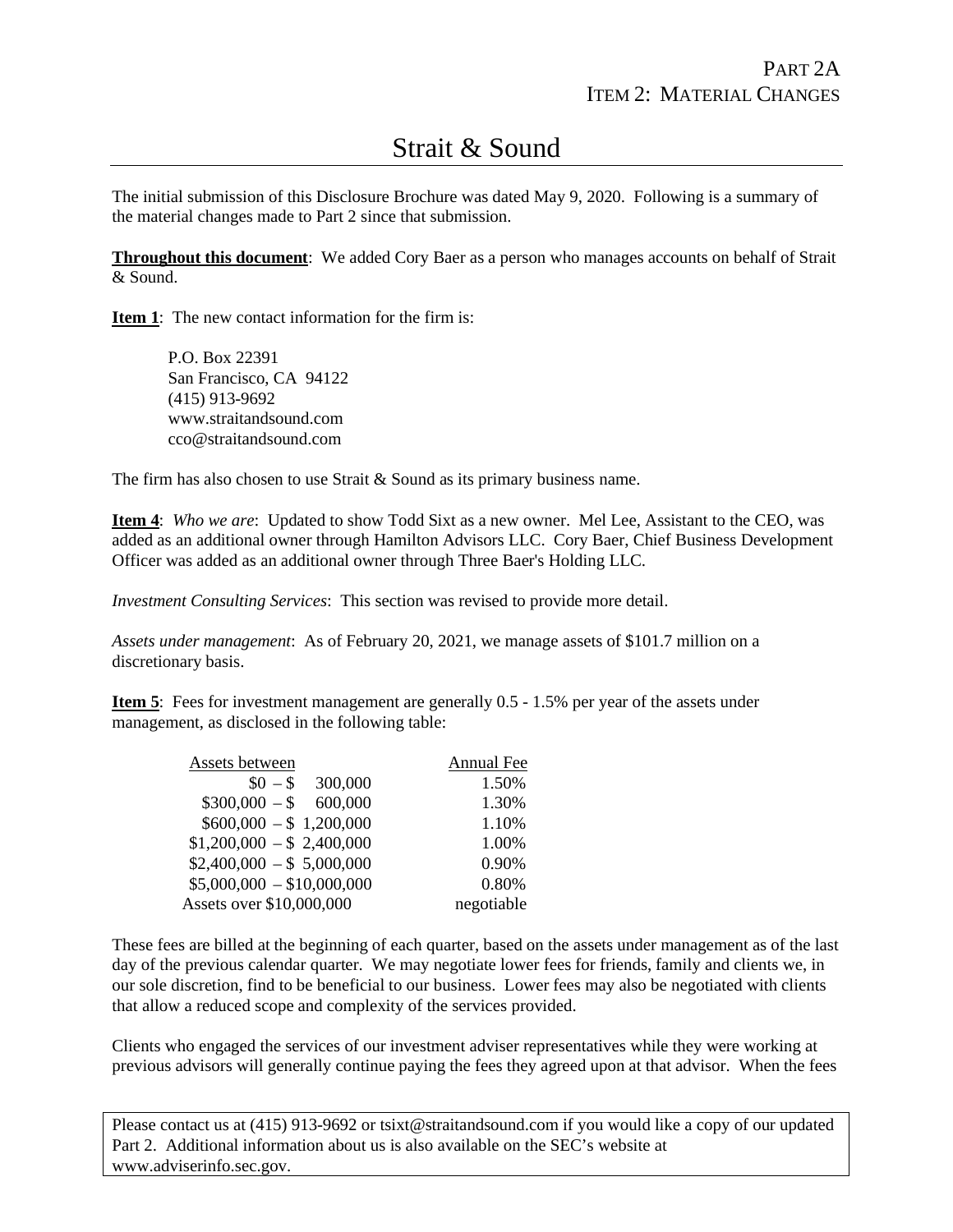at the previous adviser exceed the fees charged at Strait and Sound, clients will be asked to agree with the above-mentioned fee schedule.

Additional information about the deduction of fees and how a partial quarter will be invoiced was added.

The hourly fee for Investment Consulting services was changed to \$500 per hour for clients who opt to not engage us for Investment Management services along with information about termination and implementation.

Providing Investment Consulting services creates a conflict of interest because we would receive additional fees if you implement recommendations through us.

We are paid for our services by you only. We may receive discounts from other parties as described in Item 12: Brokerage Practices below because our clients' accounts are custodied and traded there. We do not receive other compensation for the sale of securities or other investment products, other than the proceeds from trading in our own personal and company accounts.

Cory Baer is also affiliated with various insurance agencies. If you elect to implement insurance recommendations through Mr. Baer, he will receive the normal and customary commissions. In these situations, a conflict of interest exists between the interests of the client and Strait & Sound. Clients of Strait & Sound are under no obligation to implement insurance recommendations through Mr. Baer.

**Item 10**: Removed that Daniel Barnes is also the President of another registered investment adviser as this information is no longer relevant.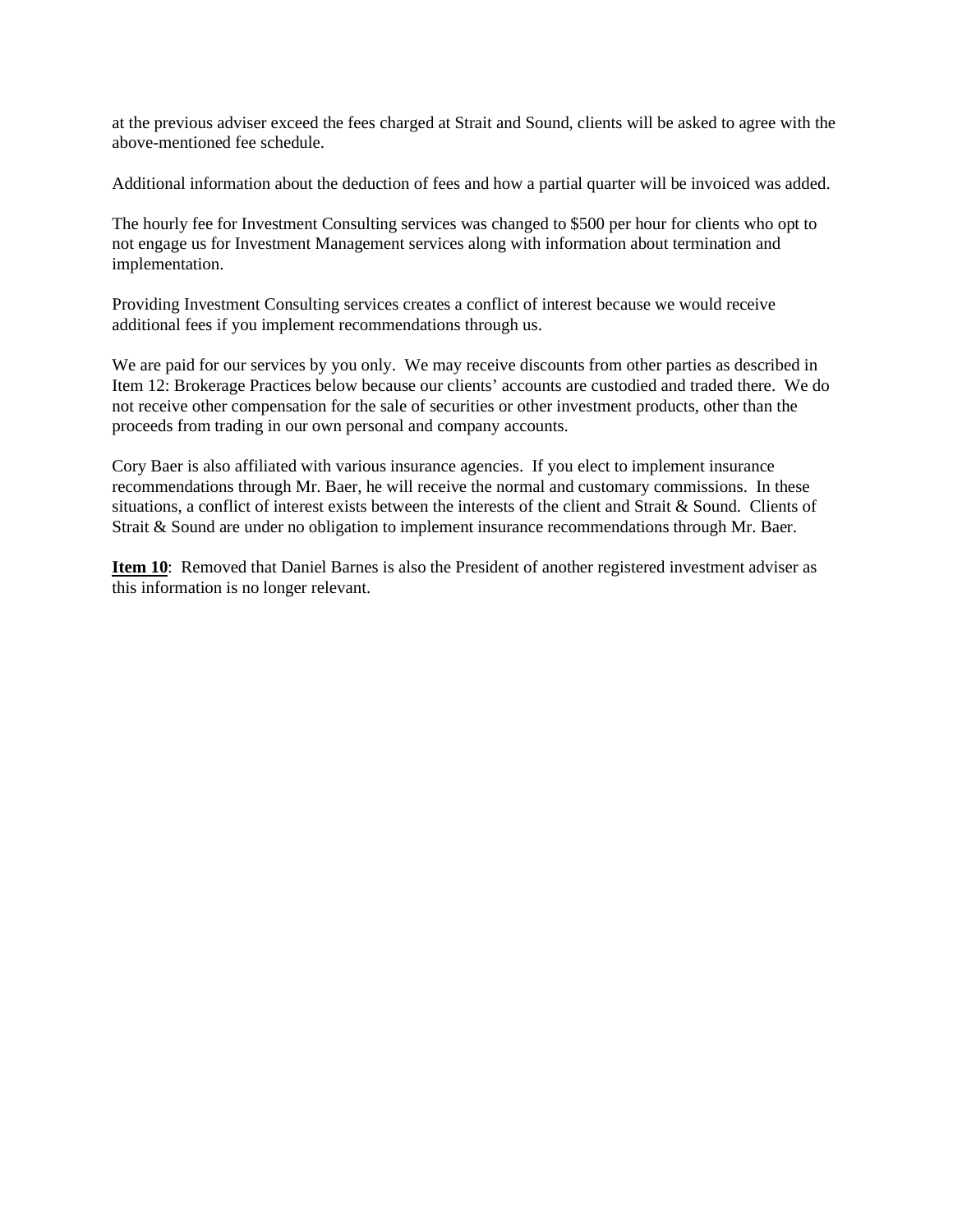# ITEM 3

# TABLE OF CONTENTS

| Item 1: Cover Sheet                                                                              |
|--------------------------------------------------------------------------------------------------|
| Item 2: Material Changes                                                                         |
| Item 3: Table of Contents                                                                        |
|                                                                                                  |
|                                                                                                  |
|                                                                                                  |
|                                                                                                  |
|                                                                                                  |
|                                                                                                  |
|                                                                                                  |
|                                                                                                  |
|                                                                                                  |
|                                                                                                  |
|                                                                                                  |
|                                                                                                  |
|                                                                                                  |
| Item 11: Code of Ethics, Participation or Interest in Client Transactions and Personal Trading 5 |
|                                                                                                  |
|                                                                                                  |
|                                                                                                  |
|                                                                                                  |
|                                                                                                  |
|                                                                                                  |
|                                                                                                  |
|                                                                                                  |
|                                                                                                  |
|                                                                                                  |
|                                                                                                  |
|                                                                                                  |
|                                                                                                  |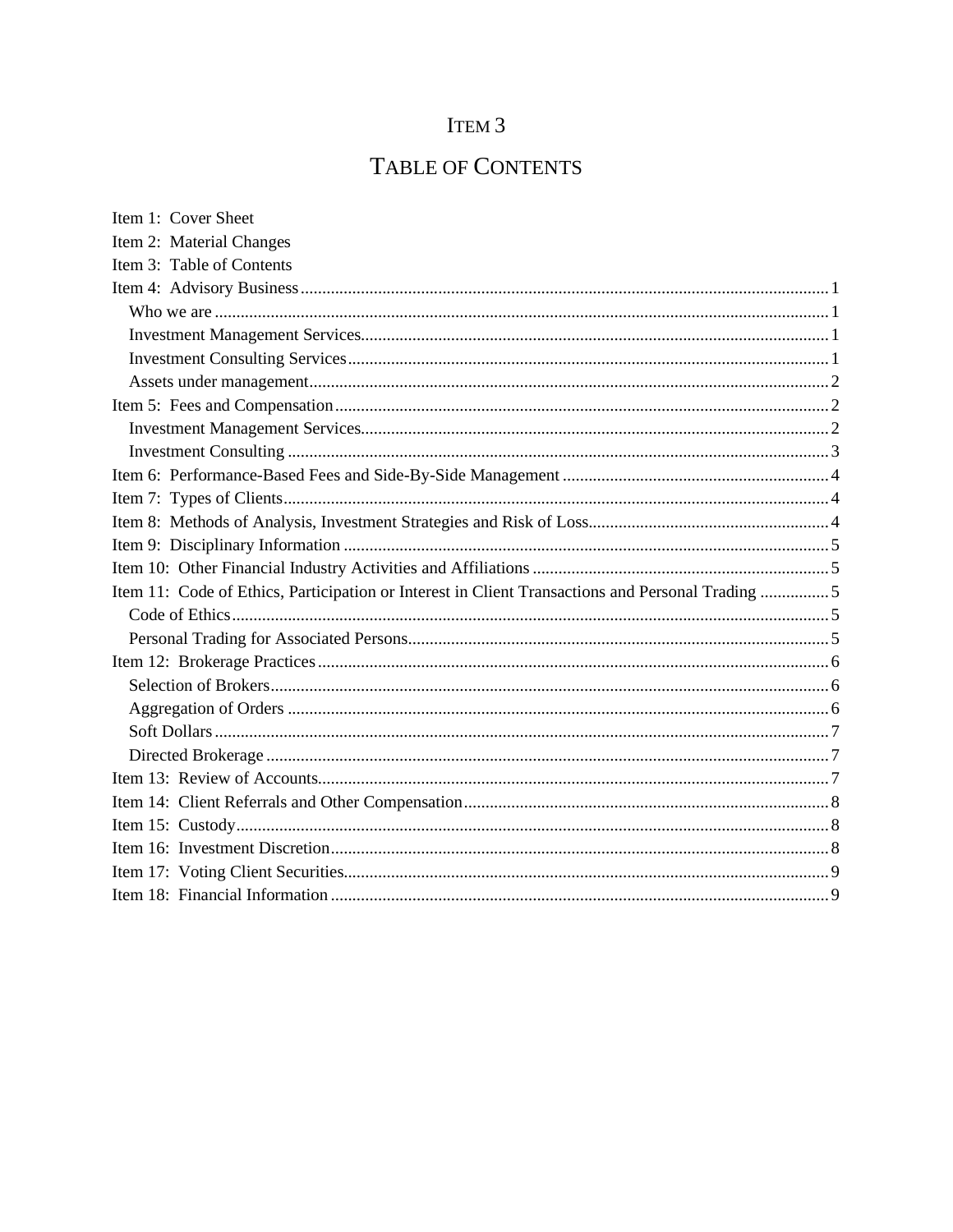## **ITEM 4: ADVISORY BUSINESS**

#### Who we are

Strait & Sound Wealth Management LLC dba Strait & Sound (referred to as "we," "our," or "us"), was formed in March 2020 has been registered as an investment advisor with the SEC since June 2020. Strait & Sound is owned by Todd Sixt, Chief Executive Officer, through Hamilton Advisors LLC, Mel Lee, Assistant to the CEO, through Hamilton Advisors LLC, Daniel Barnes, Chief Investment Officer through Barnes Capital Inc. and Cory Baer, Chief Business Development Officer through Three Baer's Holding LLC.

#### Investment Management Services

We offer wealth management on a discretionary and non-discretionary basis. Most services are on a discretionary basis. However, due to the complex nature of many clients lives, we inherently consider non-discretionary assets in crafting, guiding and creating strategies for management and planning.

We often conduct discovery process in the beginning of a client relationship. We document their profiles and preferences so that we may align their expectations with our strategies and planning to achieve their financial and life goals.

Clients may impose reasonable restrictions on investments in certain securities or types of securities. Any investment restrictions will be confirmed in writing with the client.

We do not provide portfolio management services to a wrap fee program.

#### Investment Consulting Services

Investment Management derives its mandate from the discovery of client information. It is this information which includes the values, goals, relationships, assets, experiences, and interests which informs the investment policy statement and investment action plan of the Investment Management at Strait & Sound. The scope of this includes financial planning, retirement planning, financial analysis of assets and liabilities, portfolio design, goals assessment, cash flow analysis, historical assessments, charitable planning strategies, tax optimization strategies, asset protection strategies, and review of other aspects relevant to the investment decision making process which stewards of wealth need to make good decisions.

Most clients agree to an investment management agreement whereby they pay a percentage of their assets under management to our firm quarterly. Upon occasion and as an exception to our standard business practice we maintain the discretion to accept clients on an hourly consulting basis.

The scope of the hourly work we perform for such clients can be wide ranging. In essence, we are providing the appropriate due diligence and discovery necessary to advise and guide and make recommendations and provide investment strategy and guidance, similar to our investment management clients.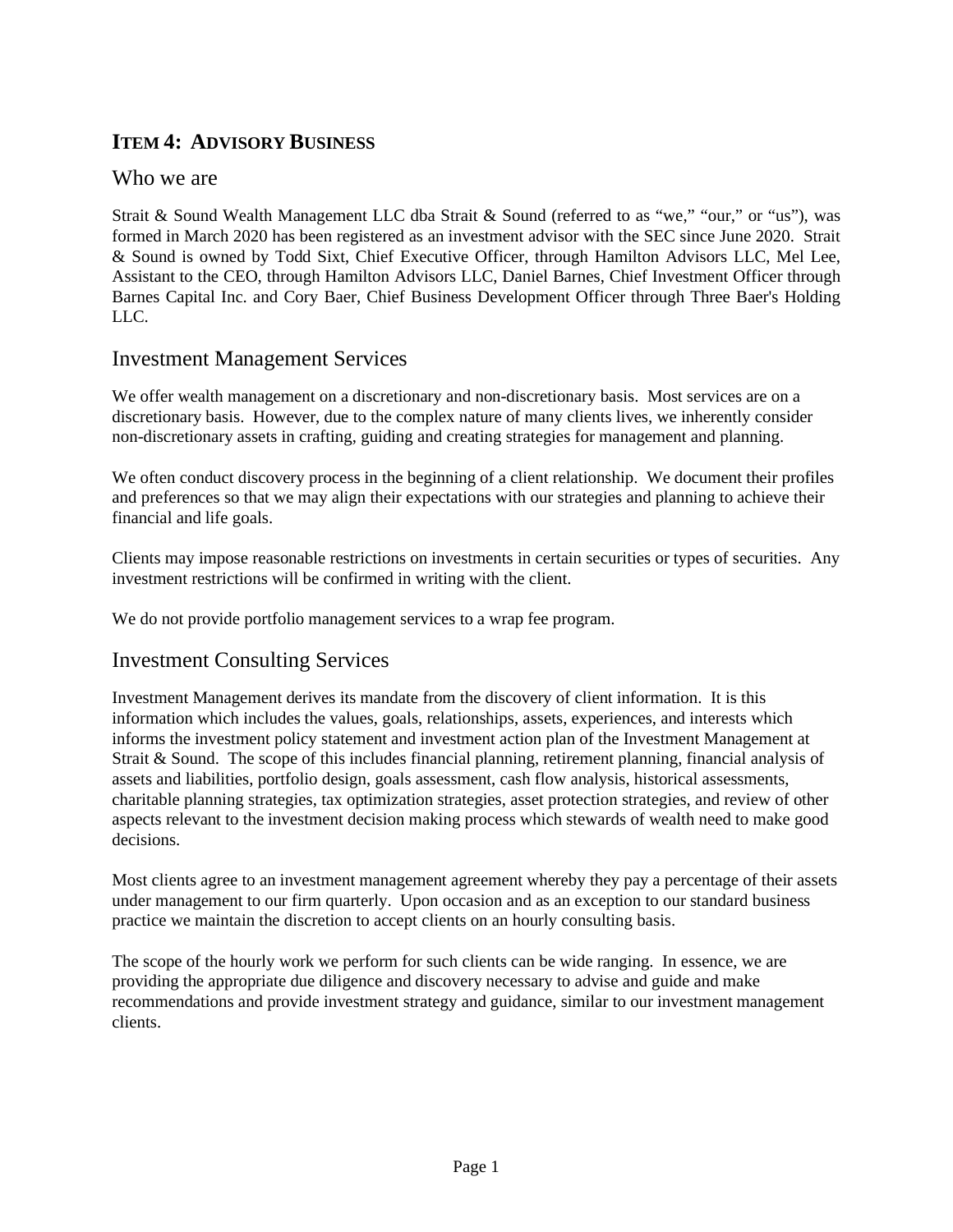#### Assets under management

As of February 20, 2021, we manage assets of \$101.7 million on a discretionary basis. We do not manage assets on a non-discretionary basis.

### **ITEM 5: FEES AND COMPENSATION**

#### Investment Management Services

#### Advisory Fees & Billing Practices

Fees for investment management are generally 0.5 - 1.5% per year of the assets under management, as disclosed in the following table:

| Assets between             | <b>Annual Fee</b> |
|----------------------------|-------------------|
| 300,000<br>$$0 - $$        | 1.50%             |
| $$300,000 - $600,000$      | 1.30%             |
| $$600,000 - $1,200,000$    | 1.10%             |
| $$1,200,000 - $2,400,000$  | 1.00%             |
| $$2,400,000 - $5,000,000$  | 0.90%             |
| $$5,000,000 - $10,000,000$ | 0.80%             |
| Assets over \$10,000,000   | negotiable        |

These fees are billed at the beginning of each quarter, based on the assets under management as of the last day of the previous calendar quarter. We may negotiate lower fees for friends, family and clients we, in our sole discretion, find to be beneficial to our business. Lower fees may also be negotiated with clients that allow a reduced scope and complexity of the services provided.

Clients who engaged the services of our investment adviser representatives while they were working at previous advisors will generally continue paying the fees they agreed upon at that advisor. When the fees at the previous adviser exceed the fees charged at Strait and Sound, clients will be asked to agree with the above-mentioned fee schedule.

We generally require that you provide authorization for us to deduct our fees directly from your investment account. Following are important disclosures about the deduction of management fees:

- You must provide authorization in our Investment Management Agreement for us to deduct fees.
- You will receive a detailed invoice each quarter which includes the fee, the formula used to calculate the fee, the time period covered by the fee, and the amount of assets under management on which the fee was based. This invoice will be sent to you at the same time a request for payment is sent to the Custodian.
- You will receive a statement from your custodian which shows all transactions in your account, including the deduction of our fee. We urge that you to compare this information with the fees listed in the account statement.
- You are responsible for reviewing the accuracy of the fees being billed, as the custodian will not do so.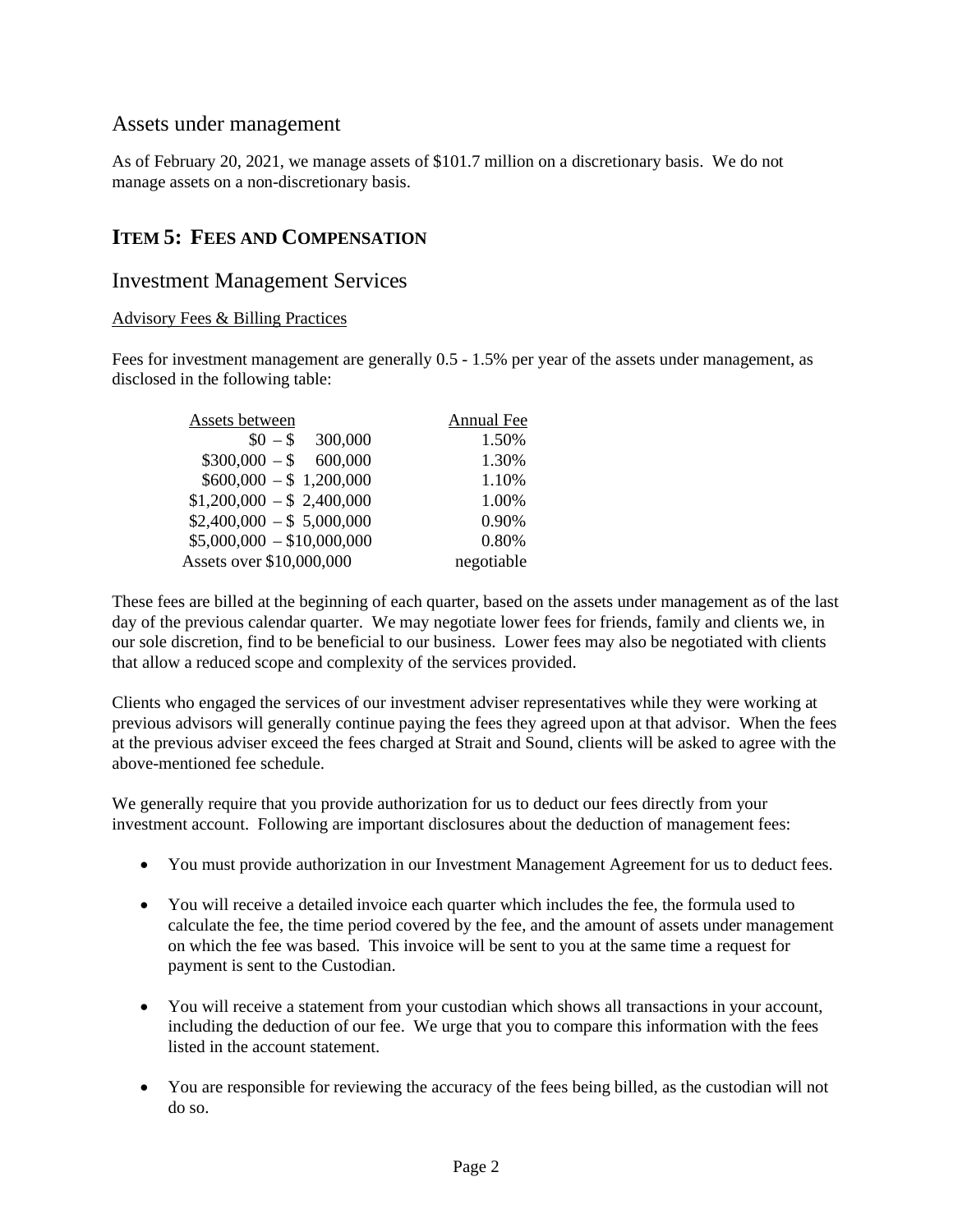In limited circumstances we may agree to allow clients to pay by check rather than deducting payment directly from the client account.

Clients may end our advisory relationship by providing written notice. We will prorate the advisory fees earned through the termination date and send you a refund of the prepaid, unearned portion of your fee. We process refund payments within 30 days of the termination date and will send you a check or refund your investment account.

#### Other Costs Involved

In addition to our advisory fee shown above, you are responsible for paying fees associated with investing for your account. These fees include:

- mutual fund loads (if applicable). These charges are paid to brokers as a form of commission.
- management fees for ETFs and mutual funds. These are fees charged by the managers of the ETF or mutual fund and are a portion of the expenses of the ETF or mutual fund.
- brokerage costs and transaction fees for any securities or fixed income trades. These are generally charged by your custodian and/or executing broker.

Additional information about brokerage costs and services is provided in "Item 12: Brokerage Practices."

When a client relationship begins on other than the first day of a billing period, fees will be pro-rated based on the number of days the assets are managed, as described above.

#### Investment Consulting

Investment Consulting services are provided for no additional fee to our investment management clients. When Investment Consulting services are provided to clients who opt not to engage us for Asset Management services, we charge an hourly fee of \$500. Investment Consulting only clients will receive an invoice upon completion of the engagement that is payable upon receipt. You may pay for investment consulting services by check or electronic transfer.

You may cancel our investment consulting agreement at any time by providing written notice. Upon cancellation, we will present you with an invoice for time spent. This invoice is payable upon receipt. We will provide copies of all prepared documents, reports, and calculations, if any, if requested.

Providing Investment Consulting services creates a conflict of interest because we would receive additional fees if you implement recommendations through us. You are under no obligation to implement recommendations that are part of the Investment Consulting services through Strait & Sound, or at all. You may use other brokers or agents that are not affiliated with us.

We believe the fees mentioned above are competitive; however, you may be able to obtain similar services from other sources at a lower price.

We are paid for our services by you only. We may receive discounts from other parties as described in Item 12: Brokerage Practices below because our clients' accounts are custodied and traded there. We do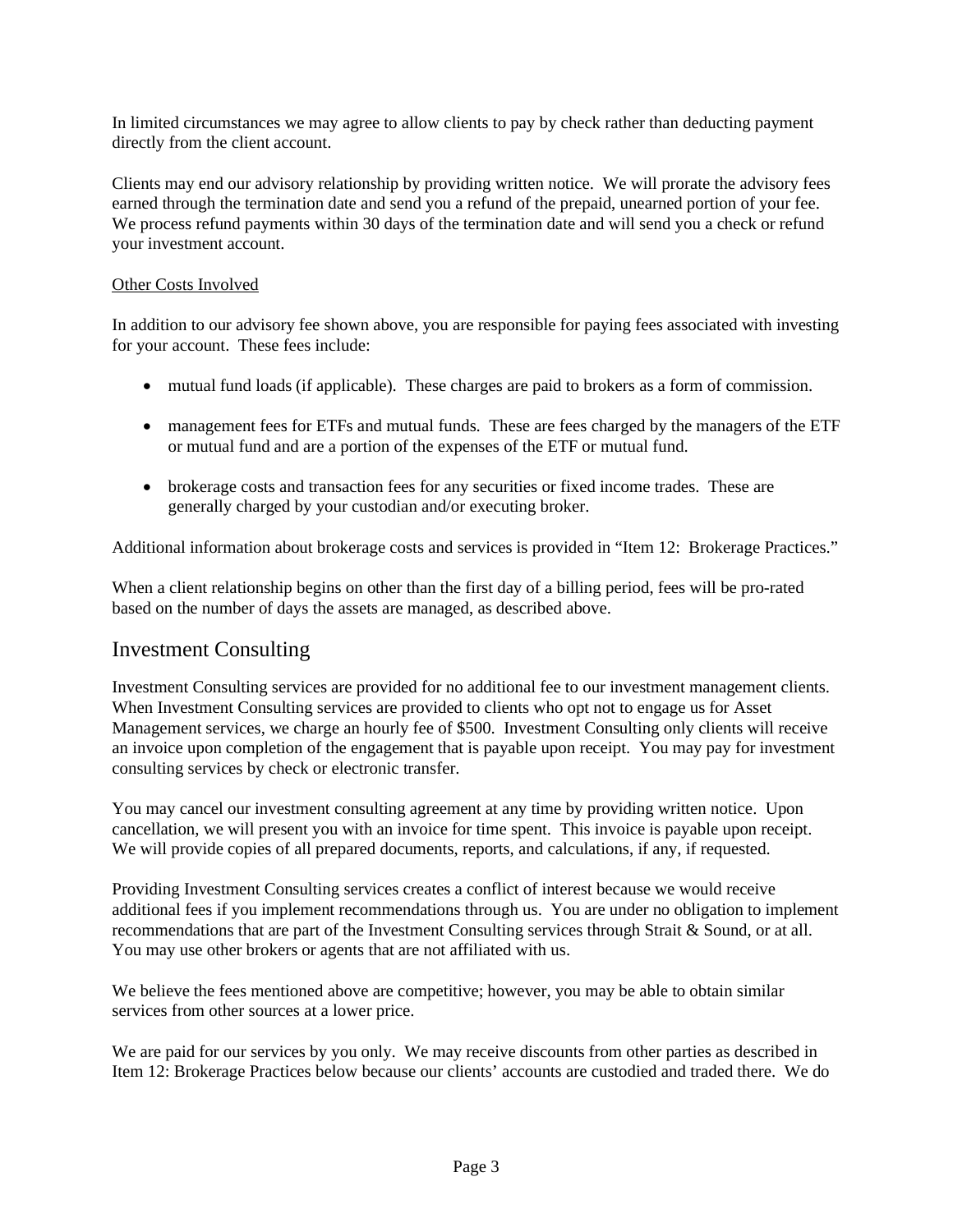not receive other compensation for the sale of securities or other investment products, other than the proceeds from trading in our own personal and company accounts.

Cory Baer is also affiliated with various insurance agencies. If you elect to implement insurance recommendations through Mr. Baer, he will receive the normal and customary commissions. In these situations, a conflict of interest exists between the interests of the client and Strait & Sound. Clients of Strait & Sound are under no obligation to implement insurance recommendations through Mr. Baer.

## **ITEM 6: PERFORMANCE-BASED FEES AND SIDE-BY-SIDE MANAGEMENT**

We do not receive performance fees for managing accounts.

## **ITEM 7: TYPES OF CLIENTS**

Our clients are typically individuals, high net worth individuals and business entities. Generally, we require that you place \$500,000 under management with us. However, we may waive that minimum at our sole discretion.

## **ITEM 8: METHODS OF ANALYSIS,INVESTMENT STRATEGIES AND RISK OF LOSS**

We use a mosaic approach to analyze secular change and craft asset allocation strategies for each client portfolio. Historical valuation metrics and behavioral analysis are considered as are technical and contrarian indicators. Effort is made to choose assets which are less correlated with each other in times of market stress. Each account is considered as a constituent part of the household's overall investment allocation. Research endeavors to uncover asset classes which are safely investable while adding diversification benefits to portfolios.

**Bond Allocations** – fixed income carries many risks, credit, interest rate, sector and ETF liquidity concerns. To mitigate these risks we invest in general obligation municipal bonds which carry very low credit risk. We also invest in seasoned managers in the corporate sector and our emphasis is to buy value where we can find it. Bond allocations represent a critical component of the capital preservation strategy in real terms.

**Equity Allocations** –We are all-weather investment managers. We consider a wide variety of investment assets. Most of them are liquid public securities. These include stocks, ETFs, mutual and close end funds and high yield securities which we believe carry risk commensurate with equity risk. Mutual funds are highly diversified, so security specific risk is lower. However, they are subject to withdrawals which can compel the manager to sell securities it does not wish to and produce undesirable results. We mitigate against this risk by using an ultra high scrutiny of mutual funds. We have developed some expertise working with multi-family apartment experts. These investments are structured as limited partnerships and we have great confidence in the management company we partner with. We use these allocations for "equity risk" in some client portfolios. As a developing wealth management ensemble we expect to continue to broaden our investment offerings as our client profile shifts upstream to a greater percentage of high net worth households.

All investments involve different degrees of risk. You should be aware of your risk tolerance level and financial situation at all times. While we cannot guarantee the successful performance of an investment and we are expressly prohibited from guaranteeing accounts against losses arising from market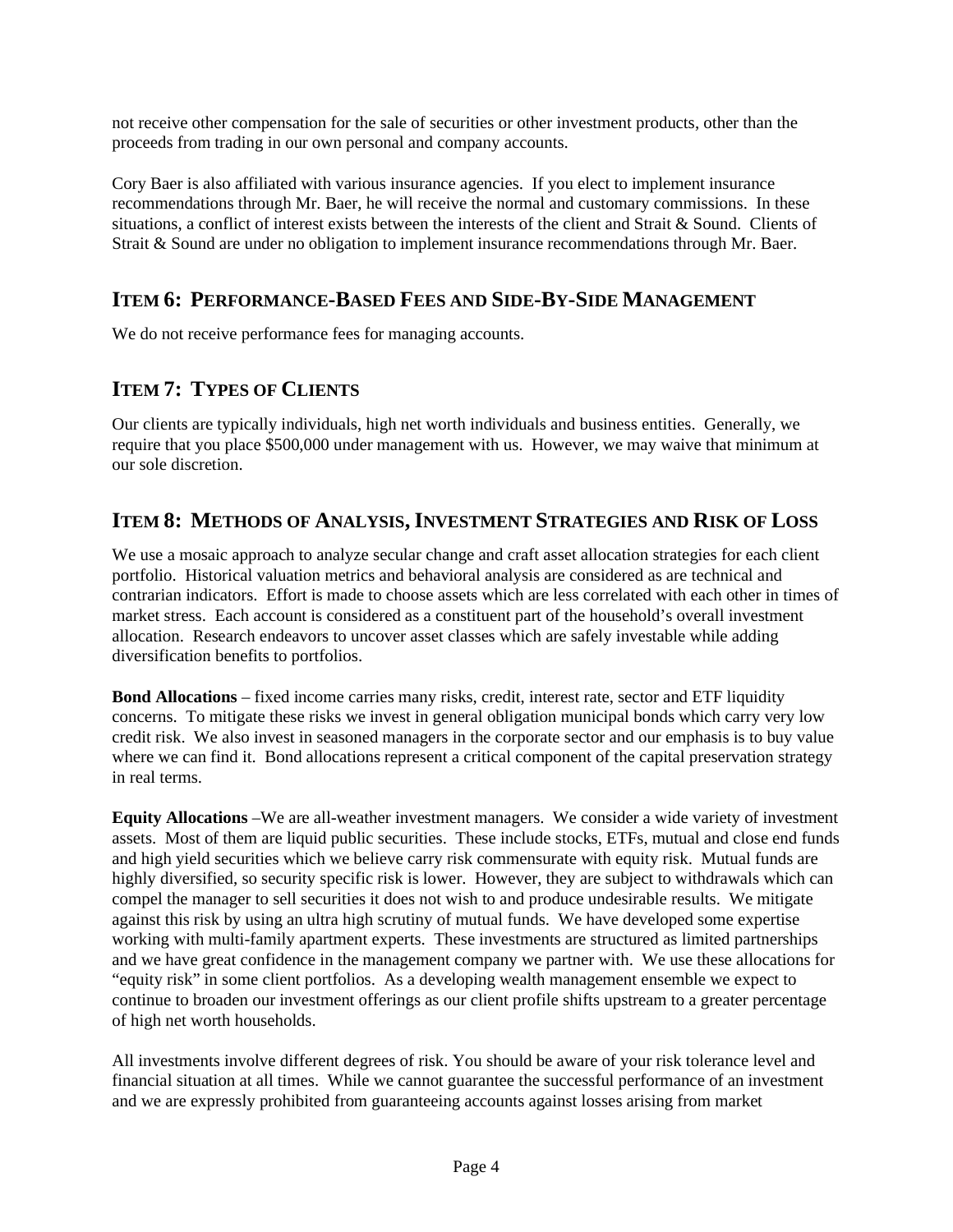conditions, we do work closely with clients to assess their actual risk tolerance and design portfolios accordingly. Your investments are subject to a risk of loss that you should be prepared to bear.

# **ITEM 9: DISCIPLINARY INFORMATION**

Neither Strait & Sound nor any management person has been the subject of any criminal or civil actions, administrative proceedings, or self-regulatory organization proceedings.

## **ITEM 10: OTHER FINANCIAL INDUSTRY ACTIVITIES AND AFFILIATIONS**

Neither Strait & Sound nor any management persons are registered or have an application pending as a broker/dealer, futures commission merchant, commodity pool operating, commodity trading advisor or an associated person of any of these entities.

Strait & Sound does not recommend or select other investment advisors for you and receive compensation directly or indirectly from those advisors that creates a material conflict of interest, nor do we have other business relationships with other advisors that create a material conflict of interest.

## **ITEM 11: CODE OF ETHICS, PARTICIPATION OR INTEREST IN CLIENT TRANSACTIONS AND PERSONAL TRADING**

#### Code of Ethics

We have adopted a set of enforceable guidelines (Code of Ethics), which describes unacceptable conduct by Strait & Sound and our associated persons. Summarized, this Code of Ethics prohibits us from:

- placing our interests before yours,
- using non public information gathered when providing services to you for our own gains, or
- engaging in any act, practice or course of business that is, or might be considered, fraudulent, deceptive, manipulative, or in violation of any applicable law, rule or regulation of a governmental agency.

Please contact us if you would like to receive a full copy of this Code of Ethics.

#### Personal Trading for Associated Persons

We may buy or sell some of the same securities for you that we already hold in our personal account. We may also buy for our personal account some of the same securities that you already hold in your account. Neither Strait & Sound nor an associated person recommends to clients, or buys or sells for client accounts, securities in which Strait & Sound or an associated person have a material interest. It is our policy not to permit our associated persons (or their immediate relatives) to trade in a way that takes advantage of price movements caused by your transactions.

We may restrict trading for a particular security for our accounts or those of our associated person if there is a pending trade in that security in a client account. Trades for our accounts (and those of our associated persons) will be placed as part of a block trade with client trades, or individually after client trades have been completed. Additional information about block trades is provided in the Aggregation of Orders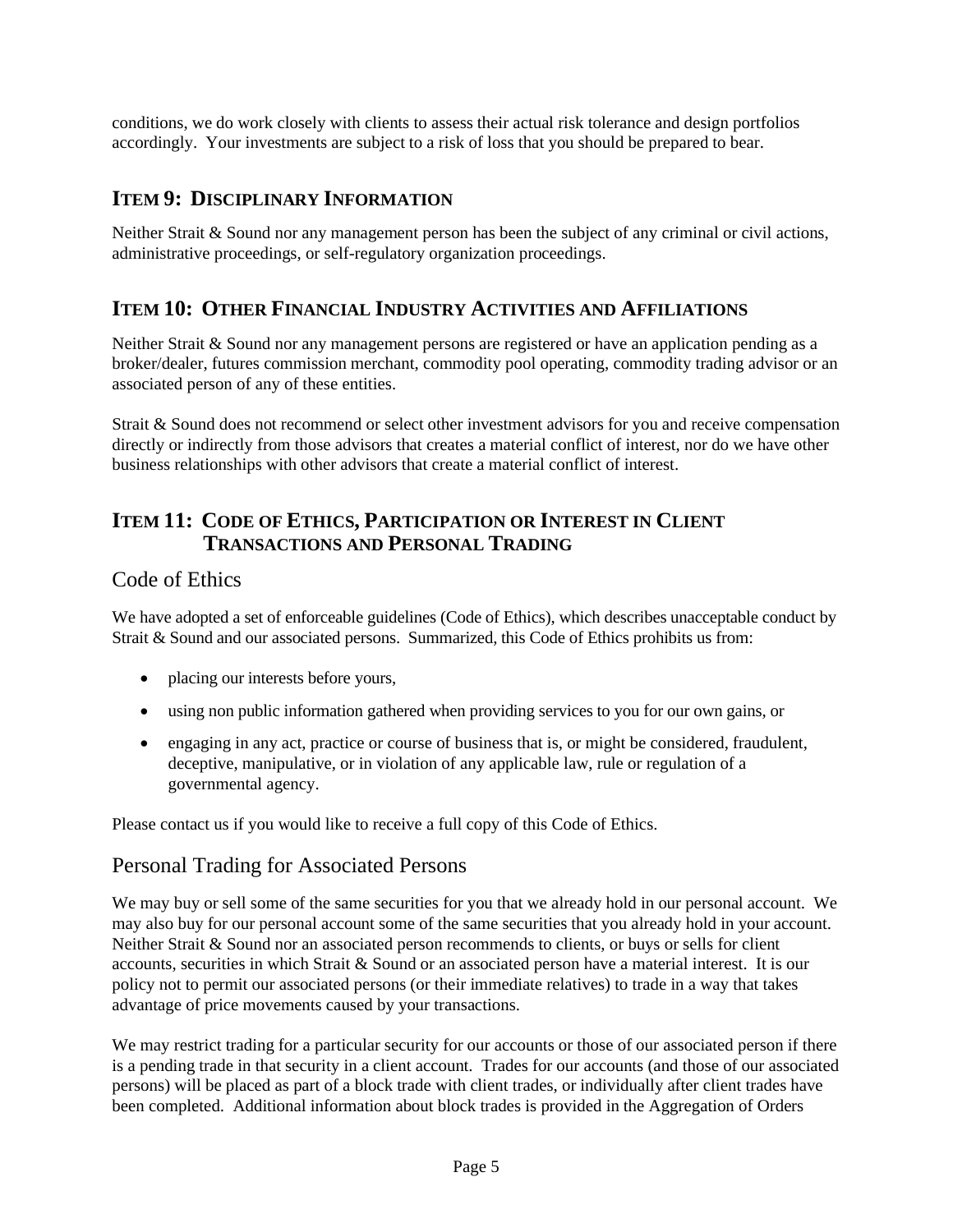section of "Item 12: Brokerage Practices." When our trades are placed after our client trades, we may receive a better or worse price than that received by the client.

Strait & Sound and its associated persons may purchase or sell specific securities for their own account based on personal investment considerations without regard to whether the purchase or sale of such security is appropriate for clients.

All persons associated with us are required to report all personal securities transactions to us quarterly.

Neither Strait & Sound, nor any of its affiliated persons have affiliations or arrangements with issuers of securities that may be recommended to clients.

## **ITEM 12: BROKERAGE PRACTICES**

#### Selection of Brokers

In selecting brokers to execute portfolio transactions, we make a good faith judgment of about which broker would be appropriate. We take into consideration not only the available prices and rates of brokerage commissions, but also other relevant factors that may include (without limitation):

- the execution capabilities of the broker/dealer,
- research (including economic forecasts, investment strategy advice, fundamental and technical advice on individual securities, valuation advice and market analysis),
- custodial and other services provided by the broker/dealer that are expected to enhance our general portfolio management capabilities,
- the size of the transaction,
- the difficulty of execution,
- the operational facilities of the broker-dealers involved,
- the risk in positioning a block of securities, and
- the quality of the overall brokerage and research services provided by the broker/dealer.

We do not receive client referrals from the broker/dealers we select for transactions, or from the custodians we recommend to clients. Our investment adviser representatives are comfortable working with broker dealers that they have experience with, that meet the above description, and which they feel comfortable recommending to their clients. Even though Messrs. Sixt and Baer like to recommend that their clients use Charles Schwab & Co., Inc., and Mr. Barnes likes to recommend Pershing LLC, we will consider your preferences and needs in selecting appropriate broker dealers and custodians for your portfolio.

### Aggregation of Orders

When investments held in multiple accounts need to be purchased or sold, these portfolio transactions will generally be executed as part of concurrent authorizations covering the same security for another client or one or more of our associated persons, as much as possible.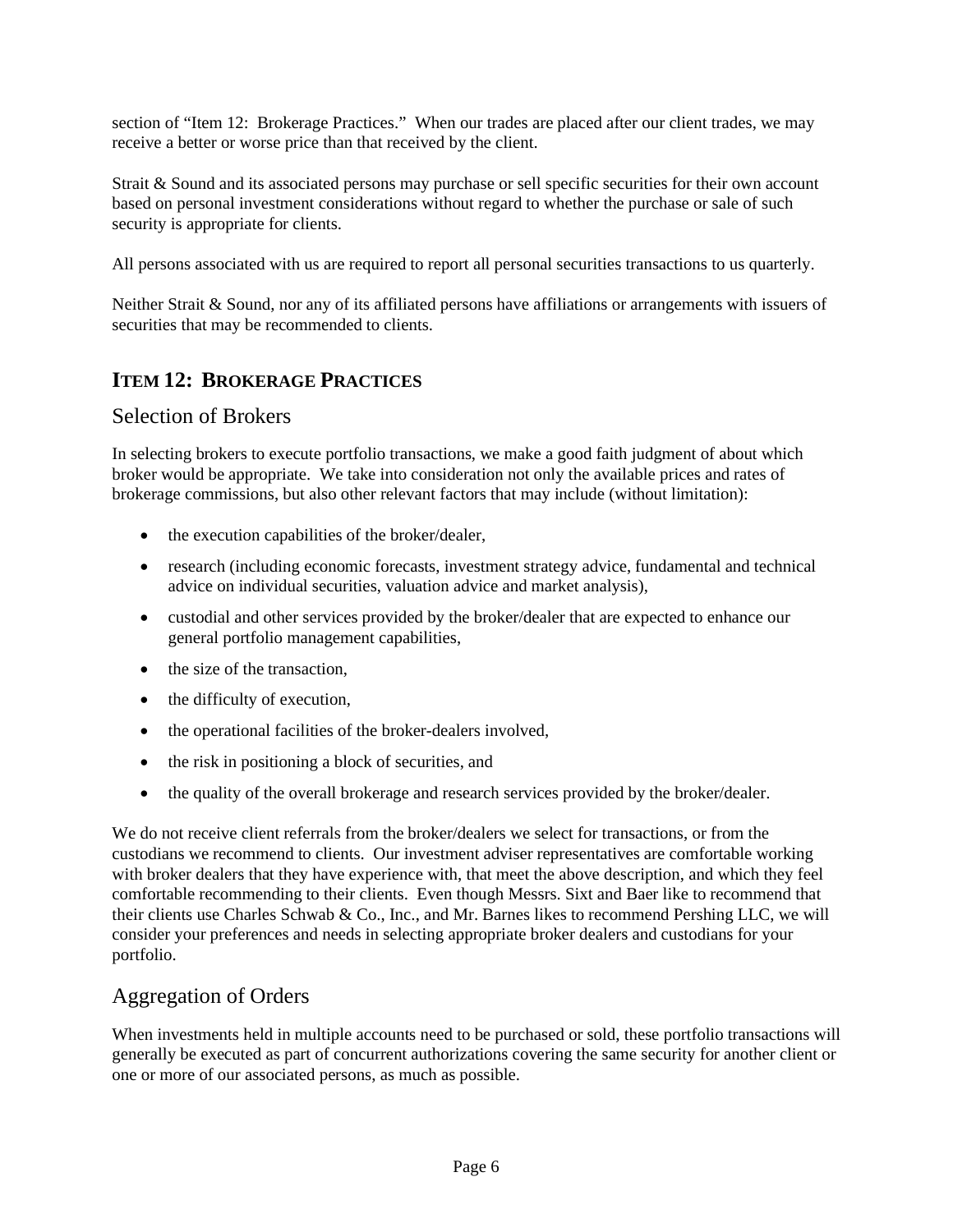When we block (aggregate) trades for your account with those of other client accounts and personal accounts of persons associated with Strait & Sound, all participants included in the block receive the same price per share on the trade. The price is calculated by averaging the price of all of the shares traded. Due to the averaging of price over all of the participating accounts, aggregated trades could be either advantageous or disadvantageous. Commission costs are not averaged. You will pay the same commission whether your trade is placed as part of a block or on an individual basis. The objective of the aggregated orders will be to allocate the executions in a manner that is deemed equitable to the accounts involved.

Not all trades can be aggregated, as different broker/dealers may be used for transactions in different clients' accounts. When this happens, some clients will pay a higher price for the same investment.

# Soft Dollars

The receipt of goods and/or services from the required custodian in connection with providing advice to clients is seen by the regulators as "soft dollars." The additional services we receive from custodians, as disclosed in Item 14 below, would fall under this description of soft dollars.

## Directed Brokerage

While we do not recommend (either in favor or against), request, or require that you designate a broker dealer, you may instruct us to execute any or all securities transactions for your account with or through one or more broker/dealers designated by you. In these cases, you are responsible for negotiating the terms and conditions (including, but not limited to, commission rates) relating to all services to be provided by the broker/dealers and you are satisfied with the terms and conditions. We have no responsibility for obtaining the best prices or any particular commission rates for transactions with or through the broker/dealer in these situations. You recognize that you may not obtain rates as low as you might otherwise obtain if we had discretion to select broker/dealers other than those chosen by you, and that this may cost you more money. If we believe, in our exclusive discretion, that we cannot satisfy our fiduciary duty of best execution by executing a transaction for your account with a broker/dealer designated by you, we may execute that transaction with a different broker/dealer. If you would like us to cease executing transactions with or through the designated broker/dealer you must notify us in writing.

## **ITEM 13: REVIEW OF ACCOUNTS**

We review each client's accounts at least annually. We compare the asset allocation to the clients' investment policy statement and household objectives. Reviews are performed by Todd Sixt, Cory Baer, and Daniel Barnes, who are all principals of the firm. We monitor the investments in our clients' accounts continuously for changes that would make them unsuitable, and will replace unsuitable investments when this occurs. Interim reviews are performed if we are notified of a change in the client's financial situation.

Our technology enables reports to be created by clients at any time. You will receive quarterly written reports containing standard investment review data including income, realized and unrealized gains/losses, cost basis and allocation. A written analysis including any changes are provided annually and upon request. In addition, reports will be downloadable to each client.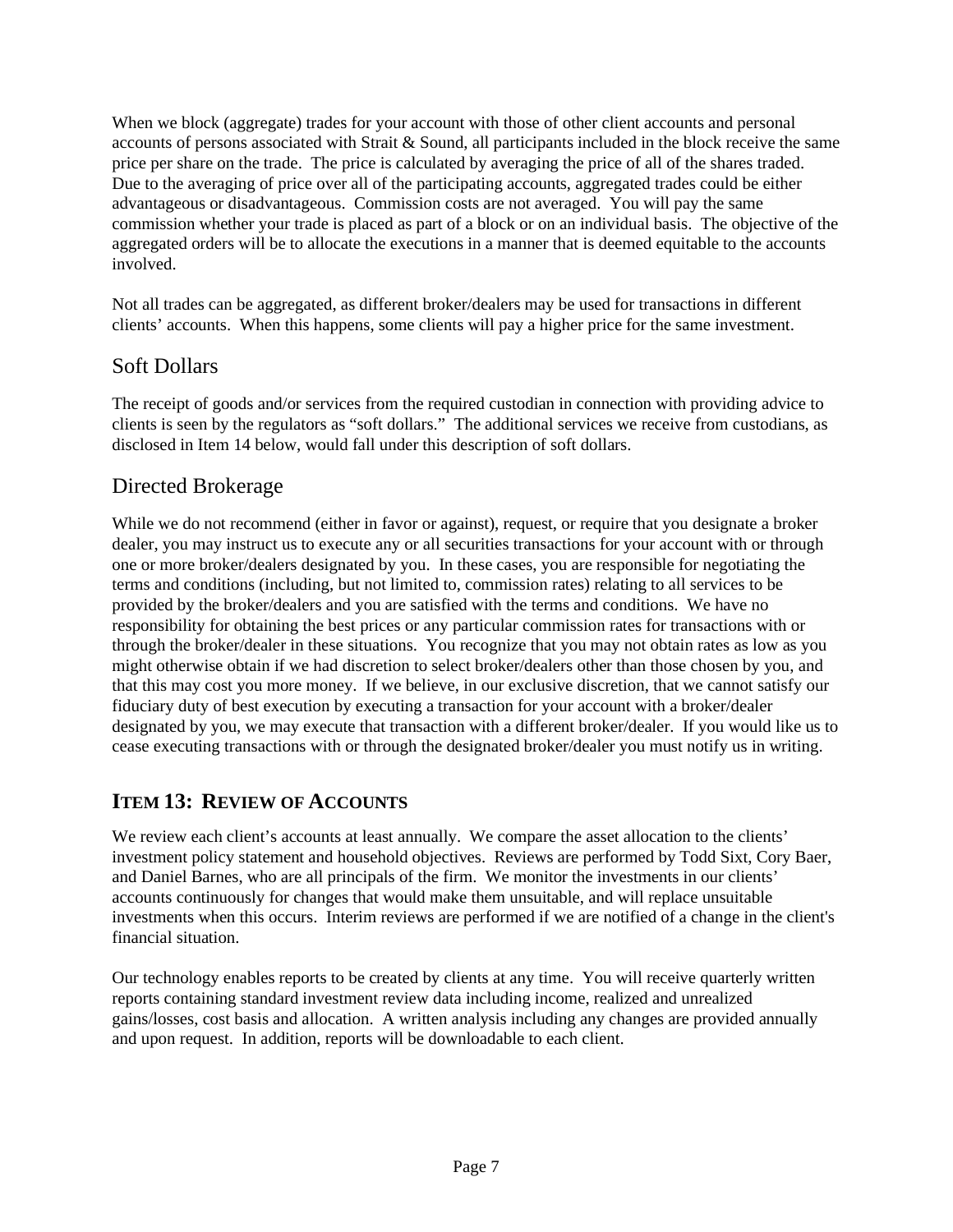## **ITEM 14: CLIENT REFERRALS AND OTHER COMPENSATION**

We receive economic benefits from custodians that we use to execute trades in client accounts. These benefits include the following products and services (provided without cost or at a discount):

- receipt of duplicate client statements and confirmations;
- research related products and tools;
- access to a trading desk serving investment advisor participants;
- access to block trading (which provides the ability to aggregate securities transactions for execution and then allocate the appropriate shares to client accounts);
- the ability to have advisory fees deducted directly from client accounts;
- access to an electronic communications network for client order entry and account information; and
- access to mutual funds with no transaction fees and to certain institutional money managers.

We do not directly or indirectly compensate anyone for client referrals.

# **ITEM 15: CUSTODY**

If you give us authority to deduct our fees directly from your separately managed account, we have custody of those assets. In order to avoid additional regulatory requirements in these cases, we follow the procedures outlined in "Item 5: Fees and Compensation." You will also receive quarterly statements directly from custodian of the account that details all transactions in the account. We recommend that you compare our invoices with the account statements you receive from your custodian.

For accounts where the client has a standing letter of authorization that allows us to transfer money between accounts specified by the client, we are also deemed to have custody. We follow the guidance outlined in the Investment Adviser Association no-action letter dated February 21, 2017, for these accounts. A copy of this letter is available upon request.

At no time do we accept physical custody of client assets.

#### **ITEM 16: INVESTMENT DISCRETION**

You may provide discretionary authority for us to manage your assets. Discretionary authority means that you are giving us a limited power of attorney to place trades on your behalf. This limited power of attorney does not allow us to withdraw money from your account, other than advisory fees if you agree to give us that authority.

You grant us discretionary authority by completing the following items:

 Sign a contract with us that provides a limited power of attorney for us to place trades on your behalf. Any limitations to the trading authorization will be added to this agreement.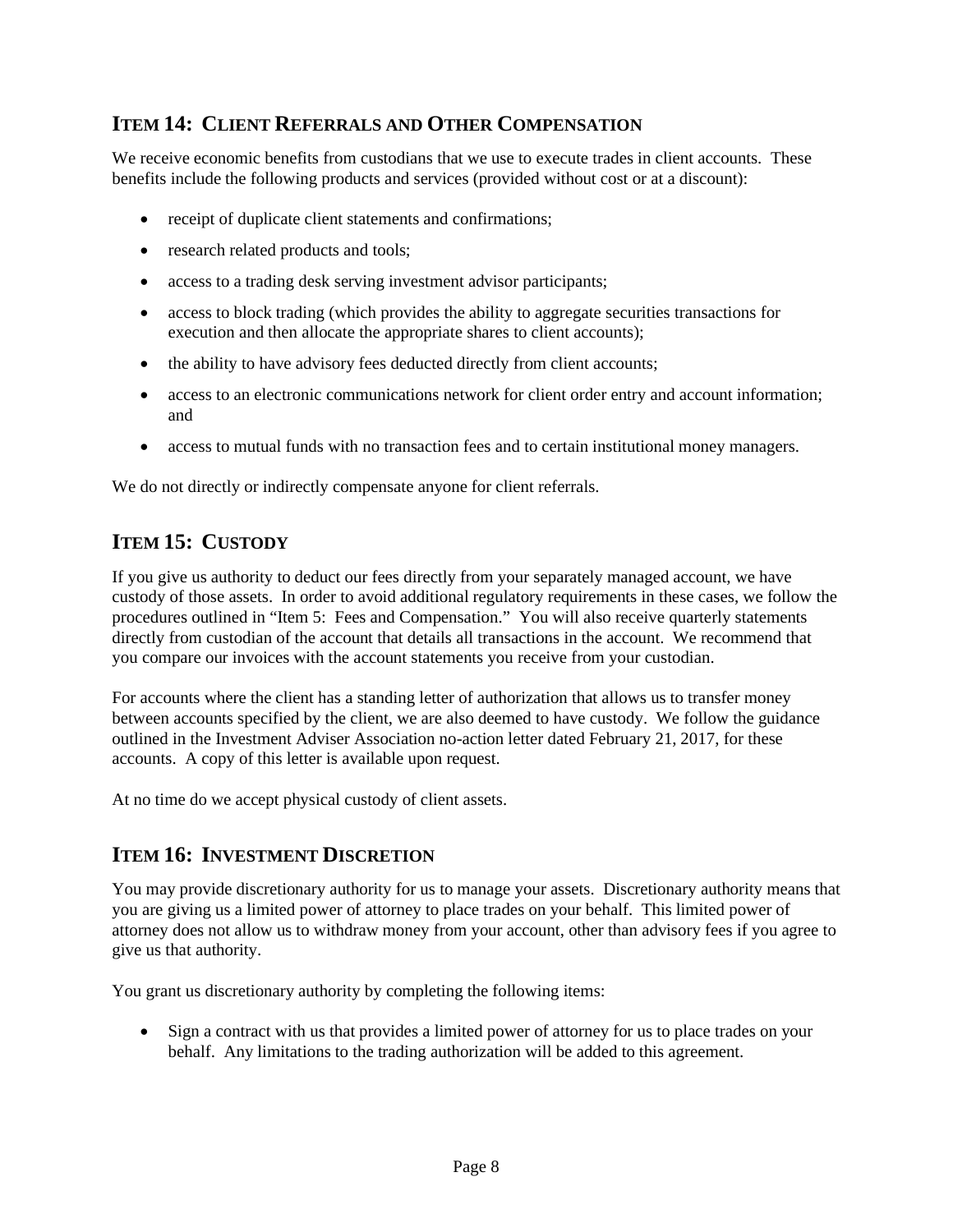Provide us with discretionary authority on the new account forms that are submitted to the broker/dealer acting as custodian for your account(s).

We also offer non-discretionary advisory services. If you elect to engage us to manage assets on a nondiscretionary basis, we will contact you before each trade is placed in your account.

Clients may and do ask us to avoid certain industries, companies and infrequently, asset classes. We attempt to honor these requests. Some investments we recommend to clients may have affiliations with industries and companies that are not easily determined.

## **ITEM 17: VOTING CLIENT SECURITIES**

We do not accept the authority to vote proxies on your behalf and we do not provide guidance about how to vote proxies. You will receive proxies and other related paperwork directly from your custodian.

#### **ITEM 18: FINANCIAL INFORMATION**

We do not charge or solicit pre-payment of more than \$1,200 in fees per client six months or more in advance. We have never filed for bankruptcy and are not aware of any financial conditions that are reasonably likely to impair our ability to meet our contractual obligations to clients.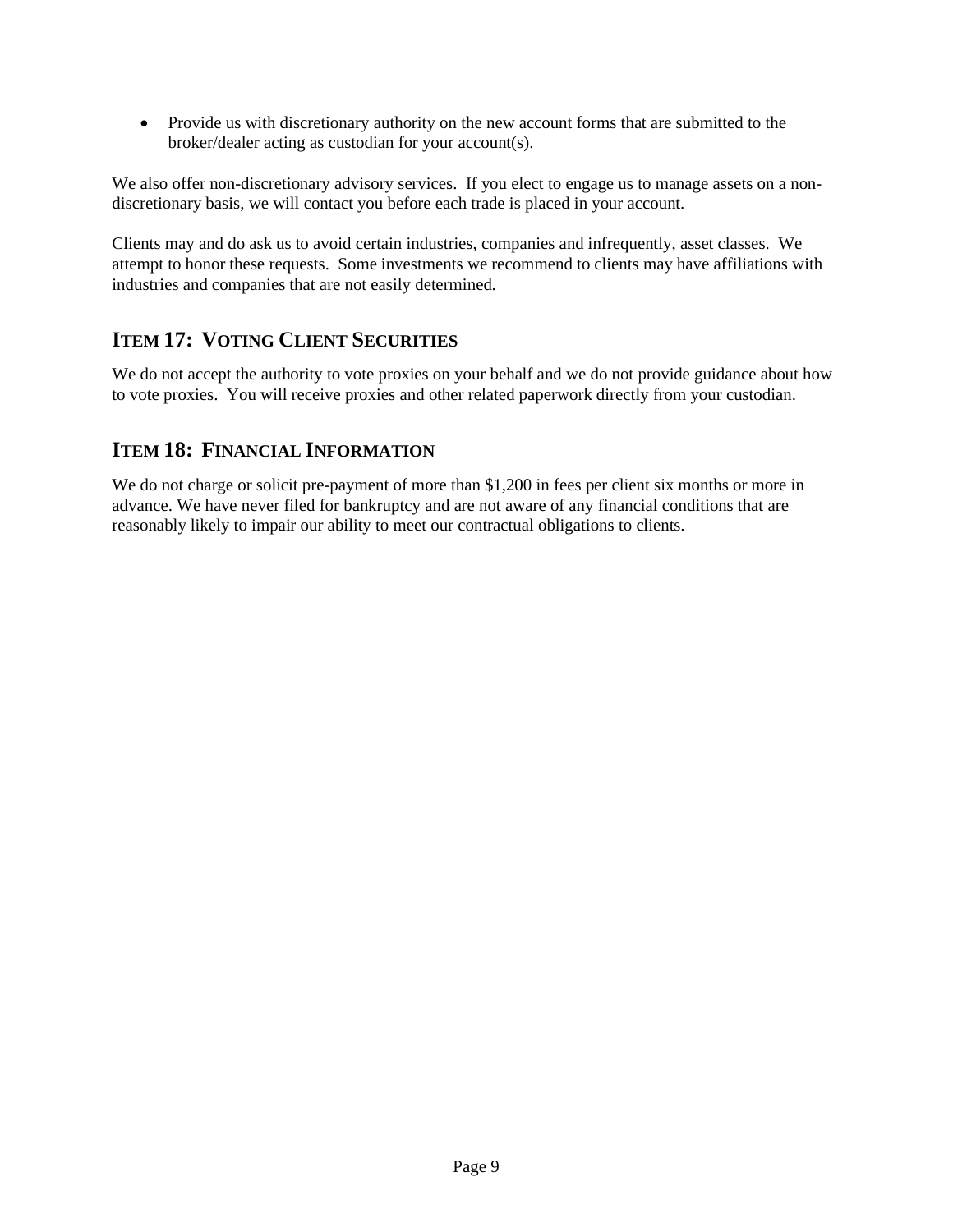### BROCHURE SUPPLEMENT ITEM 1: COVER SHEET

Cory B. Baer

Strait & Sound 11900 NE 1st Street Suite 300-3037 Bellevue, WA 98005 (425) 214-7481

February 23, 2021

This Brochure Supplement provides information about Cory B. Baer that supplements the Strait & Sound Brochure. You should have received a copy of that Brochure. Please contact Todd Sixt, Chief Executive Officer, at (415) 913-9692 or tsixt@straitandsound.com if you did not receive Strait & Sound's Brochure or if you have any questions about the content of this supplement.

Additional information about Cory B. Baer is available on the SEC's website at www.adviserinfo.sec.gov. Mr. Baer's CRD number is 6141366.

## **ITEM 2: EDUCATIONAL BACKGROUND AND BUSINESS EXPERIENCE**

Cory B. Baer was born in 1979. He received a BA in Economics from New Mexico State University in 2002.

### Employment Background

| $8/2020$ – Present  | Strait & Sound<br>Investment Adviser, Chief Business Development Officer                   |
|---------------------|--------------------------------------------------------------------------------------------|
| $1/2019 - 1/2021$   | Alpha Cubed Investments<br><b>Investment Adviser, Wealth Advisor/Senior Vice President</b> |
| $2/2015 - 1/2019$   | Morgan Stanley Private Bank, National Association<br>Bank, FA Recruit                      |
| $10/2014 - 1/2019$  | <b>Morgan Stanley</b><br>Investment Bank, FA Recruit                                       |
| $11/2012 - 10/2014$ | Wells Fargo Advisors, LLC<br>Broker Dealer, Registered Representative                      |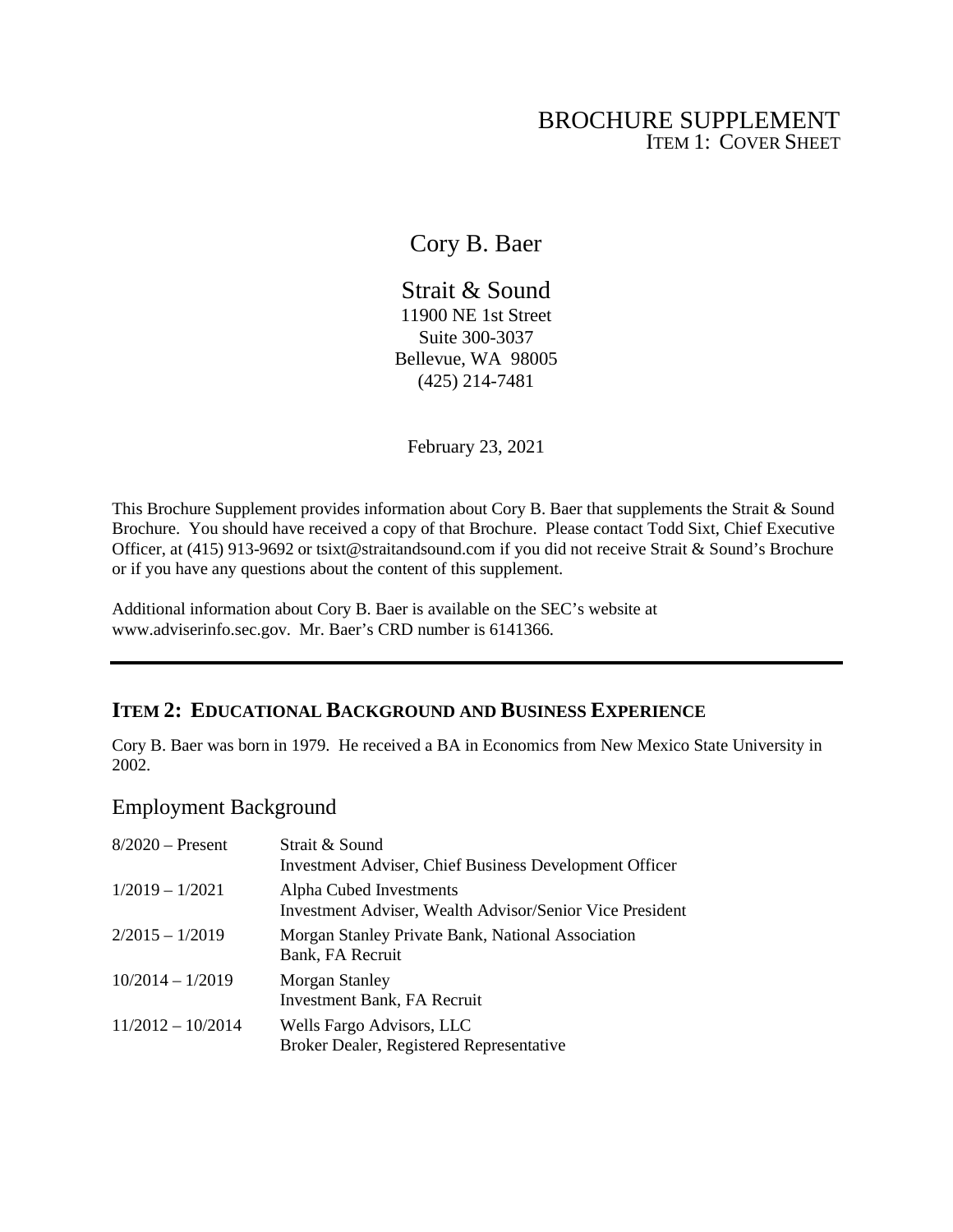### **ITEM 3: DISCIPLINARY INFORMATION**

Mr. Baer has not been the subject of a criminal or civil action or a proceeding before the SEC or any other federal, state, self-regulatory organization or foreign financial regulatory authority. He has not been the subject of any proceeding in which a professional attainment, designation of license was revoked or suspended.

## **ITEM 4: OTHER BUSINESS ACTIVITIES**

Mr. Baer is affiliated with various insurance agencies. If you elect to implement insurance recommendations through Mr. Baer, he will receive the normal and customary commissions. In these situations, a conflict of interest exists between the interests of the client and Mr. Baer. You are under no obligation to implement insurance recommendations through Mr. Baer or Strait & Sound.

## **ITEM 5: ADDITIONAL COMPENSATION**

Mr. Baer does not receive any economic benefit from any non-client for providing advisory services, other than those shown in Item 4 above.

## **ITEM 6: SUPERVISION**

Todd Sixt, Chief Operating Officer, is responsible for the supervision of Mr. Baer. His telephone number is (415) 913-9692.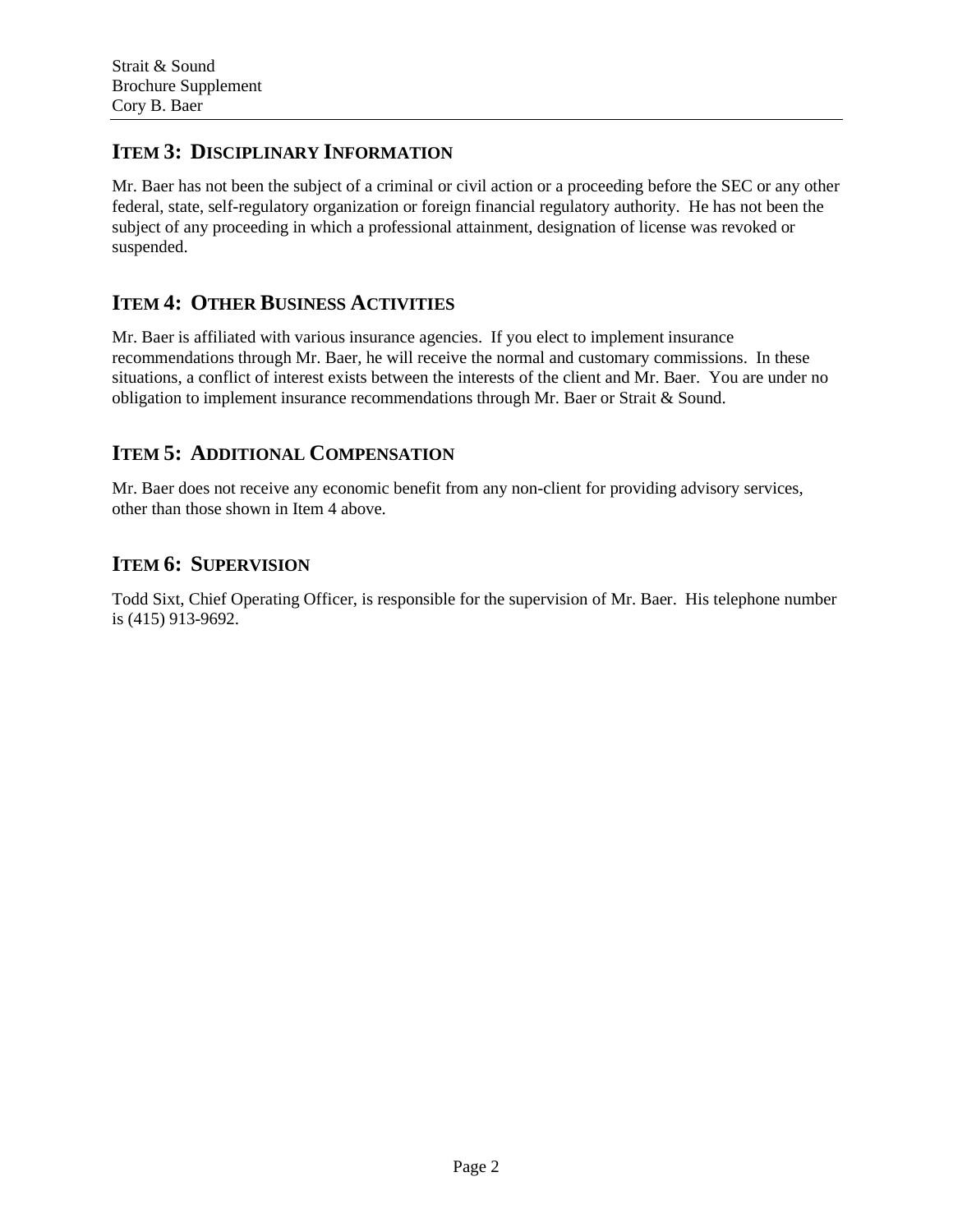## BROCHURE SUPPLEMENT ITEM 1: COVER SHEET

Daniel A. Barnes

Strait & Sound P.O. Box 22391 San Francisco, CA 94122 (206) 420-7775

February 23, 2021

This Brochure Supplement provides information about Daniel A. Barnes that supplements the Strait & Sound Brochure. You should have received a copy of that Brochure. Please contact Todd Sixt, Chief Executive Officer, at (415) 913-9692 or tsixt@straitandsound.com if you did not receive Strait & Sound's Brochure or if you have any questions about the content of this supplement.

Additional information about Daniel A. Barnes is available on the SEC's website at www.adviserinfo.sec.gov. Mr. Barnes' CRD number is 5143840.

#### **ITEM 2: EDUCATIONAL BACKGROUND AND BUSINESS EXPERIENCE**

Daniel A. Barnes was born in 1968. He received a BA in Government/International Relations from University of Notre Dame in 1989 and a MA in Political Science from Ludwig-Maximilians-Universitaet, Munich, Germany in 1995.

#### Employment Background

| $3/2020$ - Present  | Strait & Sound<br>Investment Advisor, Chief Investment Officer                    |
|---------------------|-----------------------------------------------------------------------------------|
| 7/2013 - 3/2021     | Barnes Capital, Inc.<br>Investment Advisor, Chief Investment Officer and CEO      |
| $10/2006 - 12/2020$ | RB Capital Management, LLC<br><b>Investment Advisor, Portfolio Manager</b>        |
| 4/2006 - 7/2013     | <b>Barnes Capital LLC</b><br>Investment Advisor, Chief Investment Officer and CEO |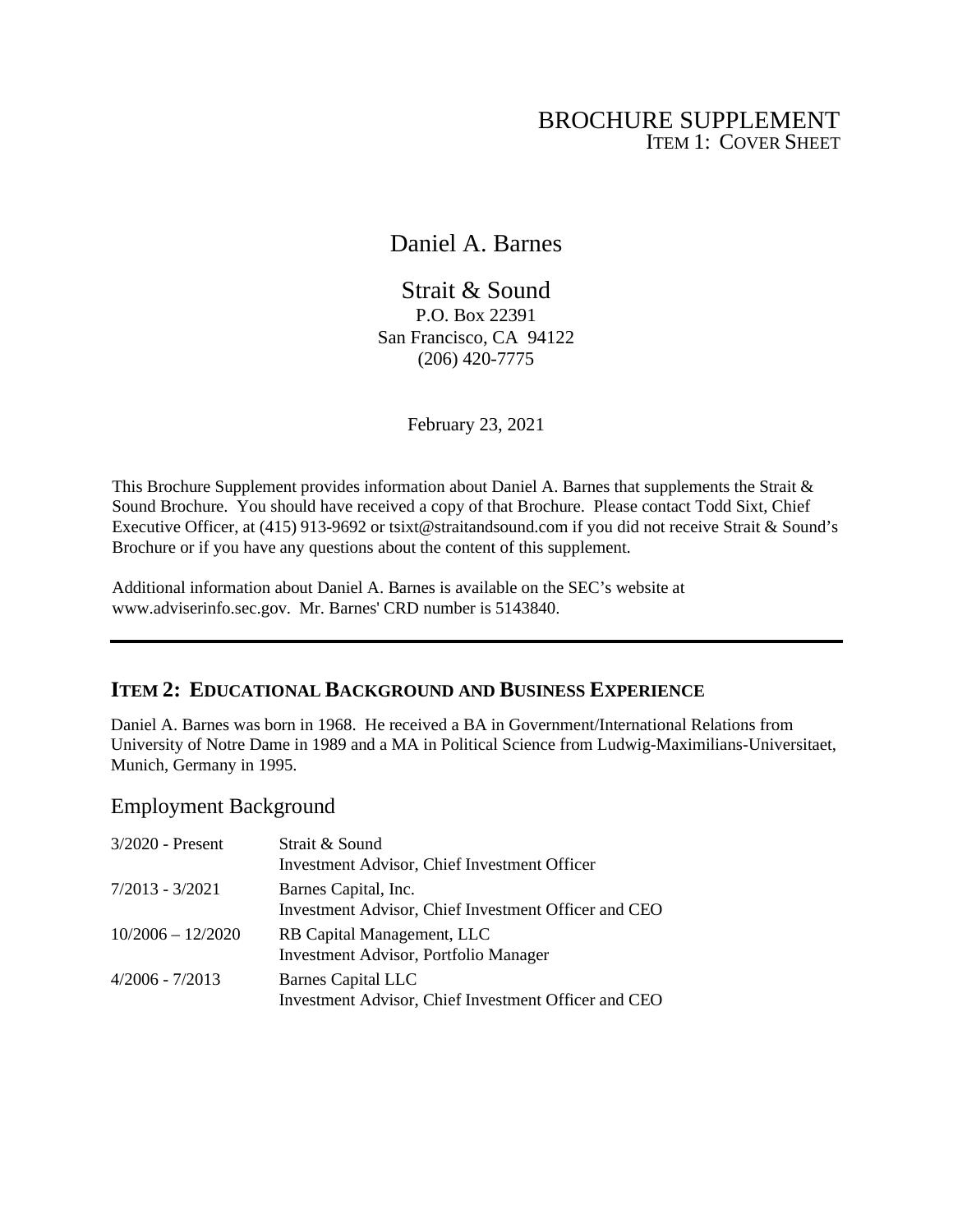## Professional Designations

Chartered Financial Analyst (CFA) – 2002

The CFA Charterholder designation is issued by the CFA Institute. In order to receive this designation, a candidate must have either: 1) an undergraduate degree and 4 years of professional experience involving investment decision-making, or 2) 4 years qualified work experience (full time, but not necessarily investment related). Each candidate must complete a self-study program of 250 hours of study for each of the 3 levels. Once a candidate passes each of the three 6-hour exams and meets the appropriate experience requirements the CFA charterholder designation may be used. There are no continuing education requirements.

#### **ITEM 3: DISCIPLINARY INFORMATION**

Mr. Barnes has not been the subject of a criminal or civil action or a proceeding before the SEC or any other federal, state, self-regulatory organization or foreign financial regulatory authority. He has not been the subject of any proceeding in which a professional attainment, designation of license was revoked or suspended.

# **ITEM 4: OTHER BUSINESS ACTIVITIES**

Mr. Barnes is not actively engaged in another business activity.

## **ITEM 5: ADDITIONAL COMPENSATION**

Mr. Barnes does not receive any economic benefit from any non-client for providing advisory services.

## **ITEM 6: SUPERVISION**

Todd Sixt, Chief Operating Officer, is responsible for the supervision of Mr. Barnes. His telephone number is (415) 913-9692.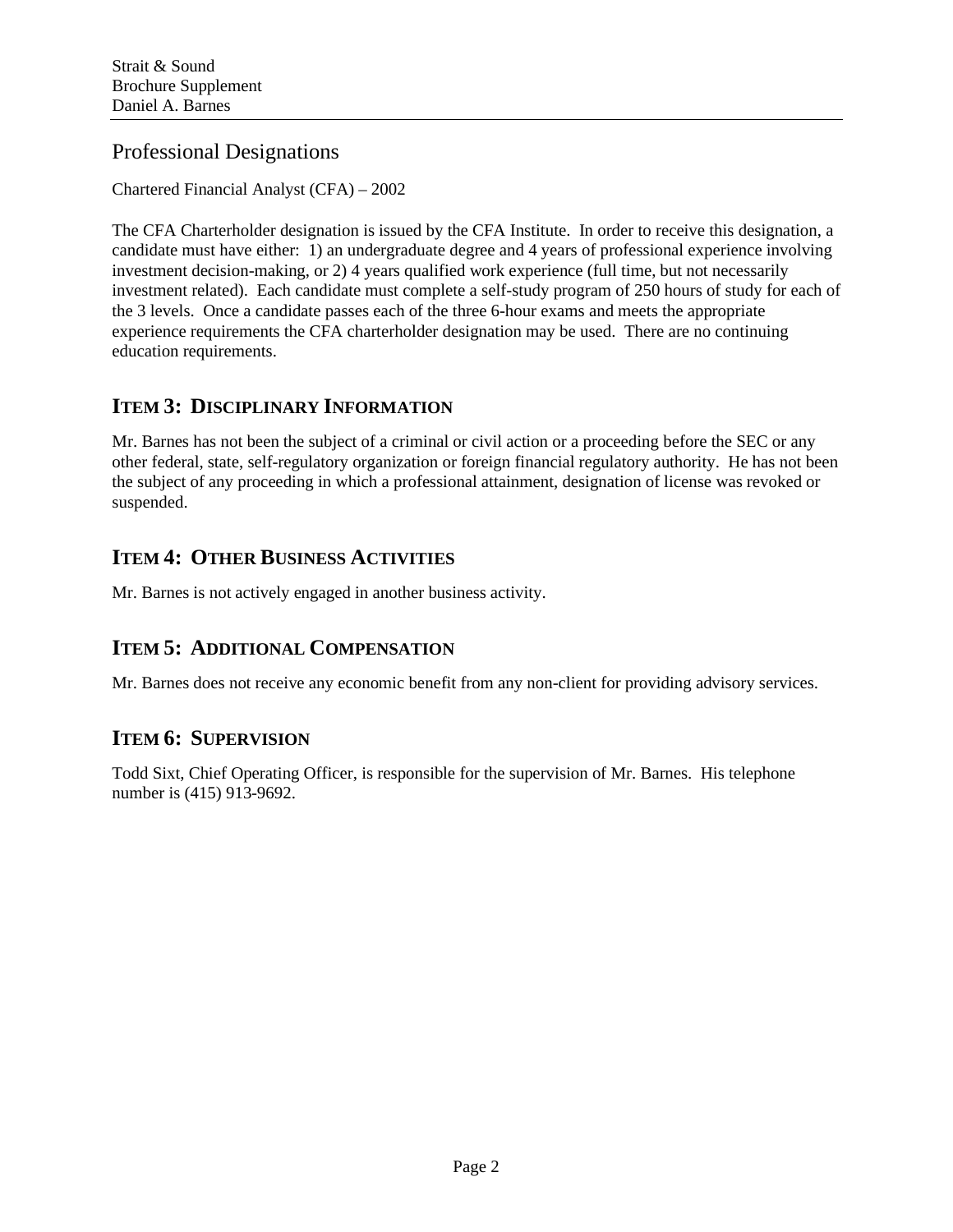## BROCHURE SUPPLEMENT ITEM 1: COVER SHEET

## Todd A. Sixt

Strait & Sound P.O. Box 22391 San Francisco, CA 94122 (415) 913-9692

February 23, 2021

This Brochure Supplement provides information about Todd A. Sixt that supplements the Strait & Sound Brochure. You should have received a copy of that Brochure. Please contact Todd Sixt, Chief Executive Officer, at (415) 913-9692 or tsixt@straitandsound.com if you did not receive Strait & Sound's Brochure or if you have any questions about the content of this supplement.

Additional information about Todd A. Sixt is available on the SEC's website at www.adviserinfo.sec.gov. Mr. Sixt's CRD number is 2829082.

#### **ITEM 2: EDUCATIONAL BACKGROUND AND BUSINESS EXPERIENCE**

Todd A. Sixt was born in 1968. He received a B.A. in history from Miami University in 1994.

#### Employment Background

| 8/2020 - Present   | Strait & Sound<br>Investment Adviser, Chief Operating Officer                                |
|--------------------|----------------------------------------------------------------------------------------------|
| $5/2020 - 9/2020$  | Mutual Advisors, LLC<br>Investment Adviser, Investment Adviser Representative                |
| $10/2015 - 5/2020$ | Alpha Cubed Investments LLC<br>Investment Adviser, Partner/Investment Adviser Representative |
| $8/2015 - 10/2015$ | Protected Advisors of America<br><b>Investment Adviser, Financial Advisor</b>                |

#### **ITEM 3: DISCIPLINARY INFORMATION**

Mr. Sixt has not been the subject of a criminal or civil action or a proceeding before the SEC or any other federal, state, self-regulatory organization or foreign financial regulatory authority. He has not been the subject of any proceeding in which a professional attainment, designation of license was revoked or suspended.